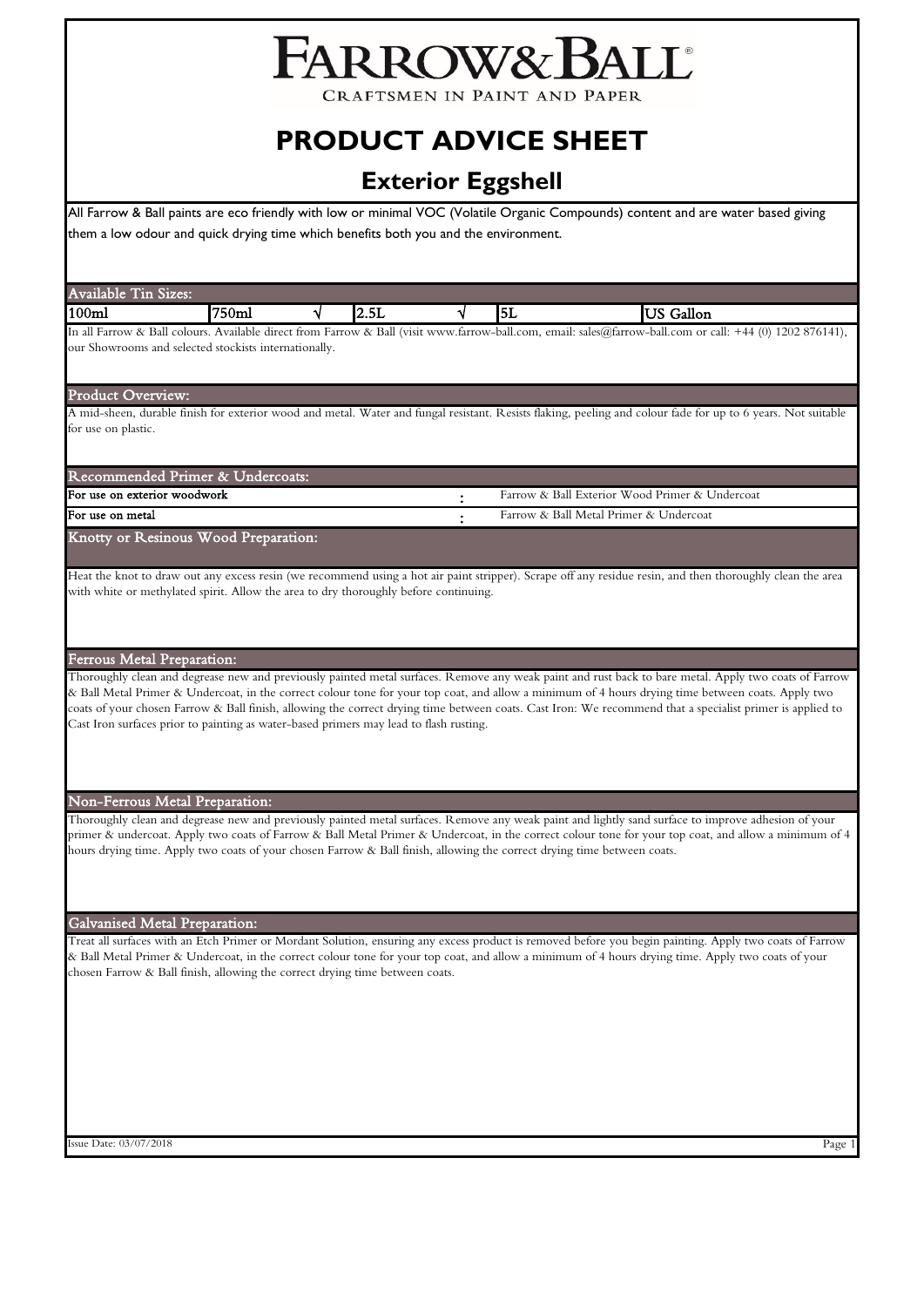#### Exterior Bare Wood Surface Preparation:

Ensure surfaces are sound, clean, dry and free from dirt, grease and other contamination. Fill any cracks, holes and open joins with a water based exterior wood filler. To improve the paint's adhesion, lightly sand the surface. In environments where wood rotting fungi is likely to occur, treat with exterior wood preservative prior to priming. Patch prime any knotty or resinous areas with Farrow & Ball Wood Knot & Resin Blocking Primer. Apply one coat of Farrow & Ball Exterior Wood Primer & Undercoat, in the correct colour tone for your top coat, and allow a minimum of 4 hours drying time. Apply two coats of your chosen Farrow & Ball finish, allowing the correct drying time between coats. Please note: Repeatedly repairing cracks, holes and open joints in a surface may indicate that the surface is nearing the end of its life and will require additional effort to maintain it. If this is the case consider renewal or replacement.

# Exterior Previously Painted Wood Surface Preparation:

Ensure all surfaces are sound, clean, dry and free from dirt, grease and other contamination. Remove any areas of old paint which are peeling or blistering as flaking or peeling can occur if you paint over weak paint layers. Blend and 'feather' the edges of areas of old paint, as this helps to smooth out the surface. Fill any cracks, holes and open joints with a water based exterior wood filler. Lightly sand the surface to improve paint adhesion. In environments where wood rotting fungi is likely to occur, treat with exterior wood preservative prior to priming. Patch prime any bare knotty or resinous areas with Farrow & Ball Wood Knot & Resin Blocking Primer. Apply one coat of Farrow & Ball Exterior Wood Primer & Undercoat, in the correct colour tone for your top coat (and allowing a minimum of 4 hours drying time between coats). Then apply two coats of your chosen Farrow & Ball finish, allowing the correct drying time between coats. Please note: Repeatedly repairing cracks, holes and open joints in a surface may indicate that the surface is nearing the end of its life and will require additional effort to maintain it. If this is the case consider renewal or replacement.

## Waxed or Highly Polished Surface Preparation:

If you are painting onto previously waxed or highly polished surfaces, you will need to remove the existing coating of treatment by sanding back prior to painting. We recommend testing a small area as Farrow & Ball paints may not be compatible with some waxes and polishes.

#### Painting Over Putty:

If replacement putty is required for new or existing glazing, for best results use an acrylic based glazing putty which is designed to work well with modern water based paints and primers. Bare wood must first be primed with an undiluted coat of Farrow & Ball Exterior Wood Primer & Undercoat, including the end grain, and allowed to dry for a minimum of 4 hours before applying the glazing putty. Apply the glazing putty following the manufacturer's application instructions and drying times before applying your chosen Farrow & Ball finish as follows: Exterior Eggshell and Full Gloss - Apply an undiluted coat of Farrow & Ball Exterior Wood Primer & Undercoat in the correct colour tone for your top coat (allowing a minimum of 4 hours drying time between coats) followed by 2 coats of your chosen top coat (once again allowing a minimum of 4 hours drying time between coats). Ensure the glass is thoroughly clean and overlap the final top coat onto the glass by approximately 1mm to achieve a seal.

# Painting Interior Brickwork:

Interior brickwork which is powdery, flaky or unstable should first be sealed using one coat of Farrow & Ball Masonry & Plaster Stabilising Primer. The following Farrow & Ball finishes may be applied to interior brickwork: For Full Gloss, Estate Eggshell and Exterior Eggshell - Apply an undiluted coat of Farrow & Ball Interior Wood Primer & Undercoat in the correct Color tone for your top coat (and allowing a minimum of 4 hours drying time between coats) followed by 2 coats of your chosen top coat (once again allowing a minimum of 4 hours drying time between coats).

#### Painting Terracotta:

The following Farrow & Ball finishes may be applied to terracotta: Exterior Masonry, Full Gloss and Exterior Eggshell – 2 coats may be applied directly (allowing a minimum of 4 hours drying time between coats).

Issue Date: 03/07/2018 Page 2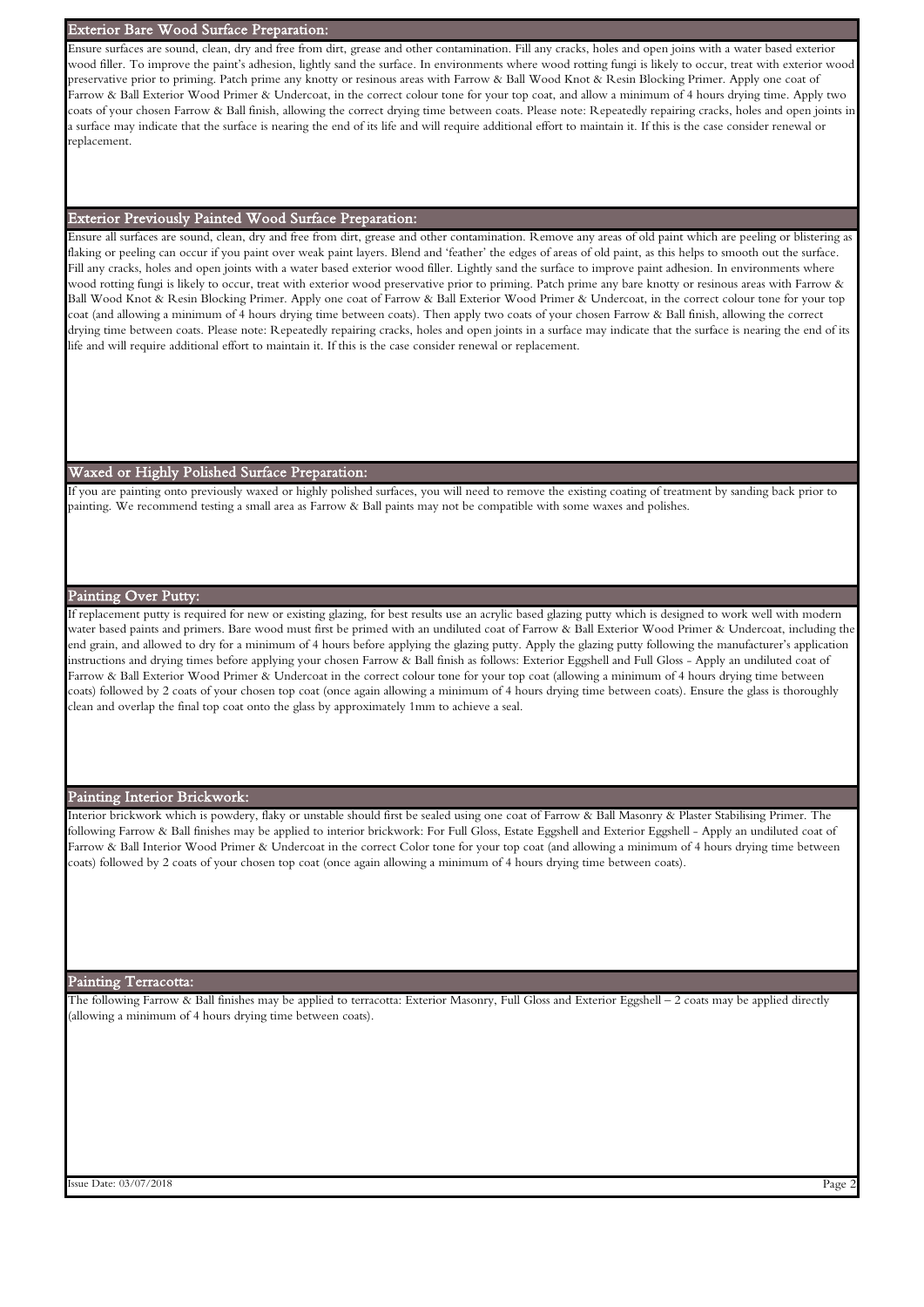# How to Apply Paint to Trim by Brush:

Stir thoroughly before use. By 'trim' we mean: skirting boards, picture rails, dado rails, doors, door frames and architraves, interior window sills and window frames (providing they aren't plastic). Farrow & Ball paints are water borne, and unlike solvent borne paints, water borne paint is more resistant to sagging and you will achieve the best finish by painting a thicker coat. For best results use a quality fine-tipped synthetic bristled paint brush (e.g. Farrow & Ball Paint Brush). Load the brush well and apply a generous first coat. Brushing first in a vertical direction then in a horizontal direction until an even coating has been applied. Finish by 'laying off' the paint in one direction using light pressure, with the brush held at an angle of approximately 30°. Do not "overwork" the paint or attempt to brush it out in thin even coats as you would a traditional solvent borne paint as this may create excess brush marks. Allow to dry completely (for a minimum of 4 hours) before applying a second coat following the same technique as before.

## How to Apply Paint to Trim by Roller:

Stir thoroughly before use. By 'trim' we mean: skirting boards, picture rails, dado rails, doors, door frames and architraves, interior window sills and window frames (providing they aren't plastic). This paint finish can also be applied using a Medium Pile Woven Polyester Roller. This will provide a good finish with minimal stippling and is a quick method of application. However, where an optimum finish is required, we would recommend brush application using a Farrow & Ball fine-tipped, synthetic bristled brush.

# Spray Settings:

Airless Spraying – Good results can be achieved by the set up of 18 thou (457µm) 65° angle tip using a pressure of between 2300 - 2700 psi (159 - 186 bar). Refer to separate spraying advice sheet for further details.

HVLP Spraying – Depending on the apparatus used, the paint may need to be diluted with water by up to 30%. Experiment with air control valve, material flow adjustment, fan size and spray pattern settings on a piece of cardboard or an inconspicuous area until a satisfactory finish is achieved. Apply several thin coats, allowing each coat to dry fully before applying the next one.

# Over Coating Pale Colours with Dark Colours:

When painting a dark colour over a pale colour for exterior use, we recommend removing as much of the previous coating as possible for a long lasting finish.

# Other Product Applications:

If you wish to use Farrow & Ball products for any applications which are not featured here, please contact Customer Services for advice on +44 (0) 1202 876141 or email customer.services@farrow-ball.com. Please note that calls may be recorded for training purposes.

# Application Information:

Do not paint in temperatures below 10°C or in excessive heat above 30°C. Avoid painting in direct sunlight. Avoid applying outdoors if there is a likelihood of rain. For best results apply early in the day, allowing the product time to dry before the evening (when condensation can occur).

| Coverage Rate (m2/l per coat): | Drying Time:                                                                                                             |
|--------------------------------|--------------------------------------------------------------------------------------------------------------------------|
| Up to $13$                     | Dry in 2 hours.                                                                                                          |
| <b>Typical Recoat Time:</b>    | Curing Time:                                                                                                             |
| Recoat after 4 hours           | Please note that some darker paint colours will take up to 14 days to achieve<br>full hardness, strength and durability. |
| Recommended Number of Coats:   | Sheen Level:                                                                                                             |
| $2^{\star}$                    | 20%                                                                                                                      |

\*Darker/stronger colours may require additional coats. Please note: The drying and Recoat times provided are based on applying paint in normal conditions - drying times may be longer in cooler and/or higher humidity environments. Darker colours may take longer to dry. Allow a minimum of 14 days before applying over solvent based coatings.

# Water Absorption according to DIN EN 1062-3 (w24 [kg/m2√24h]):

0.02 (Class III, limit <0.1). This is the volume of water absorbed into a 1m2 area through the paint surface within a 24 hour period. The lower the w24 value, the more waterproof the paint film. Paint water absorption is class rated, from Class I to Class III. Class III in this instance denotes the highest waterproof rating. We are pleased to confirm that Farrow & Ball Estate Eggshell is rated - Class III (Low).